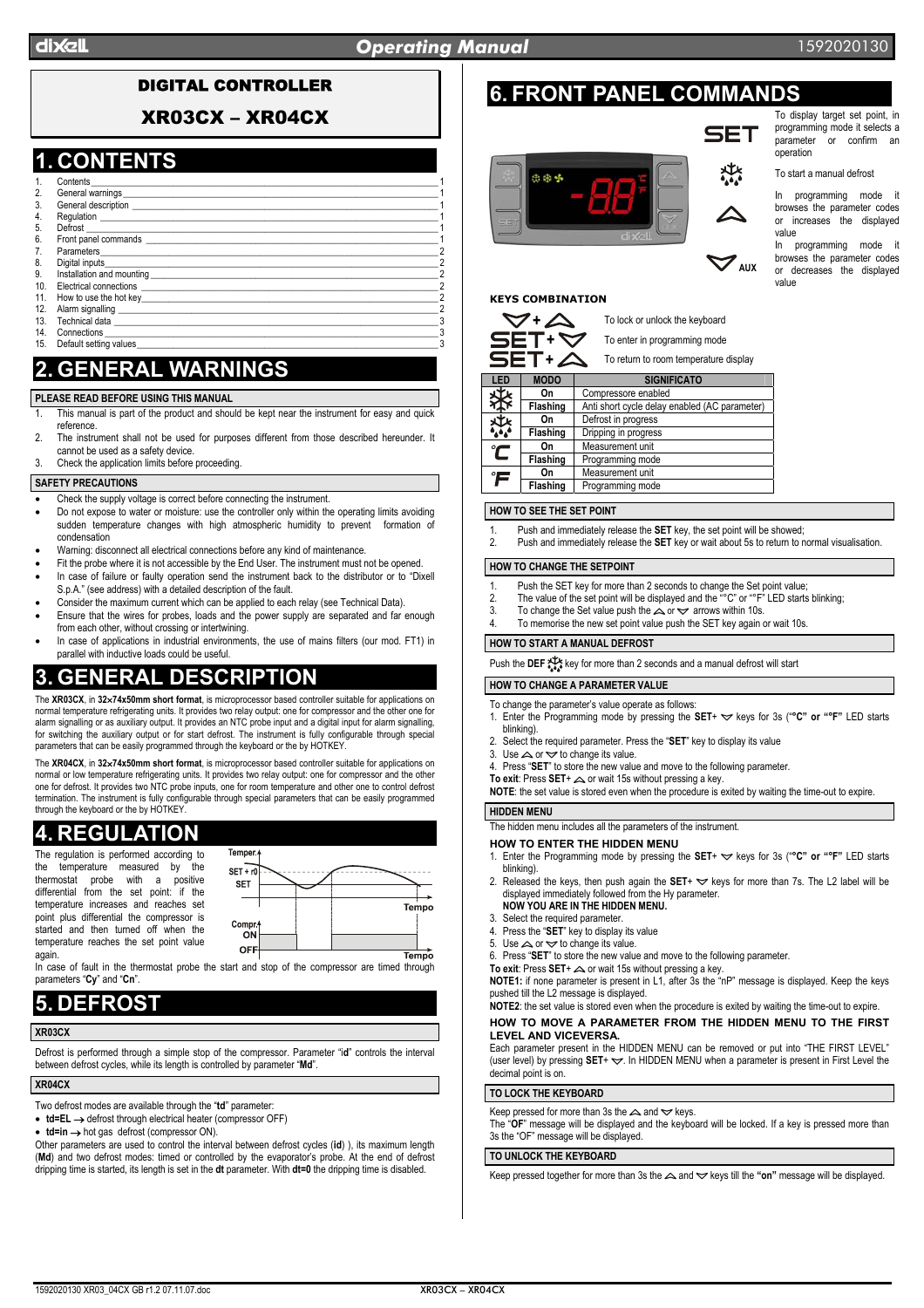### dIXEL *Operating Manual* 1592020130

# **7. PARAMETERS**

### **REGULATION**

- **Hy Differential:** (0,1÷25°C / 1 ÷ 45°F) Intervention differential for set point. Compressor Cut IN is SET POINT + differential (Hy). Compressor Cut OUT is when the temperature reaches the set point.
- LS Minimum SET POINT: (-55°C÷SET/-67°F÷SET): Sets the minimum value for the set point..
- **US Maximum SET POINT:** (SET÷99°C/ SET÷99°F). Set the maximum value for set point.
- **ot First probe calibration:** (-9.9÷9.9°C / -17 ÷ 17°F) allows to adjust possible offset of the first probe.
- **P2 Evaporator probe presence: n=** not present; **y=** the defrost stops by temperature. (**Only XR04CX**)
- **oE** Second probe calibration:  $(-9.9 \div 9.9^{\circ} \text{C}$  /  $-17 \div 17^{\circ} \text{F})$  allows to adjust possible offset of the second probe. (**Only XR04CX**)
- **od Outputs activation delay at start up:** (0÷99min) This function is enabled at the initial start up of the instrument and inhibits any output activation for the period of time set in the parameter.
- **AC Anti-short cycle delay**: (0÷50 min) minimum interval between the compressor stop and the following restart.
- **Cy Compressor ON time with faulty probe:** (0÷99 min) time during which the compressor is active in case of faulty thermostat probe. With Cy=0 compressor is always OFF.
- **Cn Compressor OFF time with faulty probe:** (0÷99 min) time during which the compressor is OFF in case of faulty thermostat probe. With Cn=0 compressor is always active.
- **CH Kind of Action (Only XR03CX): cL**= cooling action; **Ht** = heating action;

#### **DISPLAY**

- **CF Measurement unit:** (°C÷°F) **°C** =Celsius; **°F** =Fahrenheit. **WARNING**: When the measurement unit is changed the SET point and the values of the parameters Hy, LS, US, oE, o1, AU, AL have to be checked and modified if necessary).
- **rE Resolution (only for °C):**(dE ÷ in) **dE**= decimal between -9.9 and 9.9°C; **in**= integer **Ld Default display:** (P1 ÷ P2) P1= thermostat probe; P2= evaporator probe. SP=Set point (Only
- XR04CX) **dy Display delay:** (0÷15 min.) when the temperature increases, the display is updated of 1 °C/1°F
- after this time.

#### **DEFROST**

- **td Defrost type:** (EL in) **EL=** electrical heater, compressor OFF; **in=** hot gas, compressor ON; **dE Defrost termination temperature (Only XR04CX):** (-55÷50°C / -67÷99°F) if **P2=Y** it sets the temperature measured by the evaporator probe, which causes the end of defrost. (Only XR04CX)
- **id Interval between defrost cycles:** (0÷99 ore) Determines the time interval between the beginning of two defrost cycles.
- **Md Maximum length for defrost:** (0÷99 min. with 0 no defrost) when **P2=n**, (not evaporator probe: timed defrost) it sets the defrost duration, when **P2 = y** (defrost end based on temperature) it sets the maximum length for defrost.
- **dd Start defrost delay:** ( 0÷99min) This is useful when different defrost start times are necessary to avoid overloading the plant.
- **dF Display during defrost:** (rt / it / SP / dF) **rt=** real temperature; **it=** start defrost temperature; **SP=** SET-POINT; **dF=** label **dF.**
- **dt Drip time:** (0÷99 min) time interval between reaching defrost termination temperature and the restoring of the control's normal operation. This time allows the evaporator to eliminate water drops that might have formed due to defrost.
- **dP Defrost at power –on:** (y÷n) **y=** at power on defrost starts; **n=** defrost doesn't start at power-on

#### **ALARMS**

- **AU Maximum temperature alarm:** (AL÷99°C/99°F) when this temperature is reached the alarm is enabled, after the "**Ad**" delay time.
- **AL Minimum temperature alarm:** (-55÷AU°C /-67÷AU°F) when this temperature is reached the alarm is enabled, after the "**Ad**" delay time.
- **Ad Temperature alarm delay:** (0÷99 min) time interval between the detection of an alarm condition and alarm signalling.
- **dA Exclusion of temperature alarm at startup:** (0÷99 min) time interval between the detection of the temperature alarm condition after instrument power on and alarm signalling.
- **tb Silencing buzzer (n-y)**:**(Only XR03CX) n=** silencing disabled, alarm relay stays on till alarm conditions lasts; **y=** silencing enabled: alarm relay is switched OFF by pressing a key during an alarm**;**
- **o1 Auxiliary relay configuration (dF/Fn/AL/AU/db): (Only XR03CX) dF=** defrost; **Fn=** Fans; **AL=** Alarm; **AU=** auxiliary; **db=** neutral zone;
- **AP Alarm relay polarity (cL-OP): (Only XR03CX) cL=** when active is closed; **OP=** when active is opened

#### **DIGITAL INPUT (Only XR03CX)**

- **iP Digital input polarity:** (oP ÷ cL) **oP**= activated by closing the contact; **cL**= activated by opening the contact;
- **iF Digital input configuration:** (EA/bA/do/dF/Au/Hc) **EA=** external alarm: "EA" message is displayed; **bA**= serious alarm "CA" message is displayed; **do**= door switch function; **dF**= defrost activation; **Au** =(only for XR03CX) auxiliary relay activation; **Hc=** inversion of the kind of action;
- **di Digital input delay:** (0÷99 min) with **iF=EA** or **bA** delay between the detection of the external alarm condition and its signalling. . With **iF=do** it represents the delay to activate the door open alarm.
- **dC Compressor and fan status when open door**: (no/Fn/cP/Fc): **no**= normal; **Fn** = Fans OFF; **cP** =Compressor OFF; **Fc** = Compressor and fans OFF;
- **rd Regulation with door open**: (n÷y) **n** = no regulation if door is opened; **Y**= when di is elapsed regulation restarts even if door open alarm is present;

#### **OTHER**

- **d1 Thermostat probe display (read only)**
- **d2 Evaporator probe display (read only) (Only XR03CX)**
- **Parameter code table rL Software release**

## **8. DIGITAL INPUTS**

The free voltage digital input is programmable in different configurations by the "**iF**" parameter.

### **DOOR SWITCH (iF=do)**

It signals the door status and the corresponding relay output status through the "**dC**" parameter: **no** = normal (any change); **Fn** = Fan OFF; **CP** = Compressor OFF; **FC** = Compressor and fan OFF. Since the door is opened, after the delay time set through parameter "**di**", the door alarm is enabled, the display shows the message "**dA**" and **the regulation restarts if rd = y.** The alarm stops as soon as the external digital input is disabled again. With the door open, the high and low temperature alarms are disabled.

#### **EXTERNAL ALARM (iF=EA)**

As soon as the digital input is activated the unit will wait for "**di**" time delay before signalling the "**EA**" alarm message. The outputs status don't change. The alarm stops just after the digital input is deactivated.

#### **SERIOUS ALARM (iF=bA)**

When the digital input is activated, the unit will wait for "**di**" delay before signalling the "**CA**" alarm message. The relay outputs are switched OFF. The alarm will stop as soon as the digital input is deactivated.

#### **SWITCHING SECOND RELAY ON (iF=Au)**

When **o1=Au** it switches on and off the second relay.

#### **START DEFROST (iF=dF)**

It starts a defrost if there are the right conditions. After the defrost is finished, the normal regulation will restart only if the digital input is disabled otherwise the instrument will wait until the "**dd**" safety time is expire

#### **INVERSION OF THE KIND OF ACTION: HEATING - COOLING (iF=Hc)**

This function allows to invert the regulation of the controller: from cooling to heating and viceversa.

## **9. INSTALLATION AND MOUNTING**



Instrument **XR03CX and XR04CX** shall be mounted on vertical panel, in a 29x71 mm hole, and fixed using the special bracket supplied.

The temperature range allowed for correct operation is  $0 \div 60$  °C. Avoid places subject to strong vibrations, corrosive gases, excessive dirt or humidity. The same recommendations apply to probes. Let air circulate by the cooling holes.

# **10. ELECTRICAL CONNECT**

The instrument is provided with screw terminal block to connect cables with a cross section up to 2,5 mm2. Before connecting cables make sure the power supply complies with the instrument's requirements. Separate the probe cables from the power supply cables, from the outputs and the power connections. Do not exceed the maximum current allowed on each relay, in case of heavier loads use a suitable external relay.

#### **1.1 PROBES**

The probes shall be mounted with the bulb upwards to prevent damages due to casual liquid infiltration. It is recommended to place the thermostat probe away from air streams to correctly measure the average room temperature. Place the defrost termination probe among the evaporator fins in the coldest place, where most ice is formed, far from heaters or from the warmest place during defrost, to prevent premature defrost termination.

# **11. HOW TO USE THE HOT KEY**

**1.2 HOW TO PROGRAM THE HOT KEY FROM THE INSTRUMENT (UPLOAD)** 

- Program one controller with the front keypad.
- 2. When the controller is ON, insert the "Hot key" and push  $\triangle$  key; the "uP" message appears followed a by flashing "**Ed**"
- 3. Push "**SET**" key and the "**Ed**" will stop flashing.
- 4. Turn OFF the instrument remove the "Hot Key", then turn it ON again.

**NOTE**: the "**Er**" message is displayed for failed programming. In this case push again o key if you want to restart the upload again or remove the "Hot key" to abort the operation.

#### **1.3 HOW TO PROGRAM AN INSTRUMENT USING HOT KEY (DOWNLOAD)**

- 1. Turn OFF the instrument.<br>2. Insert a **programmed** "I
- 2. Insert a **programmed "Hot Key" into the 5 PIN receptacle** and then turn the Controller ON. 3. Automatically the parameter list of the "Hot Key" is downloaded into the Controller memory, the
- "**do**" message is blinking followed a by flashing "**Ed**".
- 4. After 10 seconds the instrument will restart working with the new parameters.<br>5. Remove the "Hot Key" Remove the "Hot Key".
- 

**NOTE**: the "**Er**" message is displayed for failed programming. In this case push again o key if you want to restart the upload again or remove the "Hot key" to abort the operation.

| 1       | <b>AL</b> | <b>LARM SIGNALLING</b> |
|---------|-----------|------------------------|
|         |           |                        |
| $M - -$ |           |                        |

| Mess. | <b>Cause</b>              | <b>Outputs</b>                             |
|-------|---------------------------|--------------------------------------------|
| "P1"  | Room probe failure        | Compressor output according to "Cy" e "Cn" |
| "P2"  | Evaporator probe failure  | Defrost end is timed (Only XR04CX)         |
| "HA"  | Maximum temperature alarm | Outputs unchanged                          |
| "LA"  | Minimum temperature alarm | Outputs unchanged                          |
| "EA"  | External alarm            | Outputs unchanged                          |
| "CA"  | Serious external alarm    | All outputs OFF.                           |
| "dA"  | Door Open                 | Compressor and fans restarts               |
|       |                           |                                            |

### **1.4 ALARM RECOVERY**

Probe alarms **P1**" and "**P2"** start some seconds after the fault in the related probe; they automatically stop some seconds after the probe restarts normal operation. Check connections before replacing the probe. Temperature alarms "**HA**" and "**LA**" automatically stop as soon as the temperature returns to normal values.

Alarms **"EA"** and **"CA"** (with iF=bA) recover as soon as the digital input is disabled.